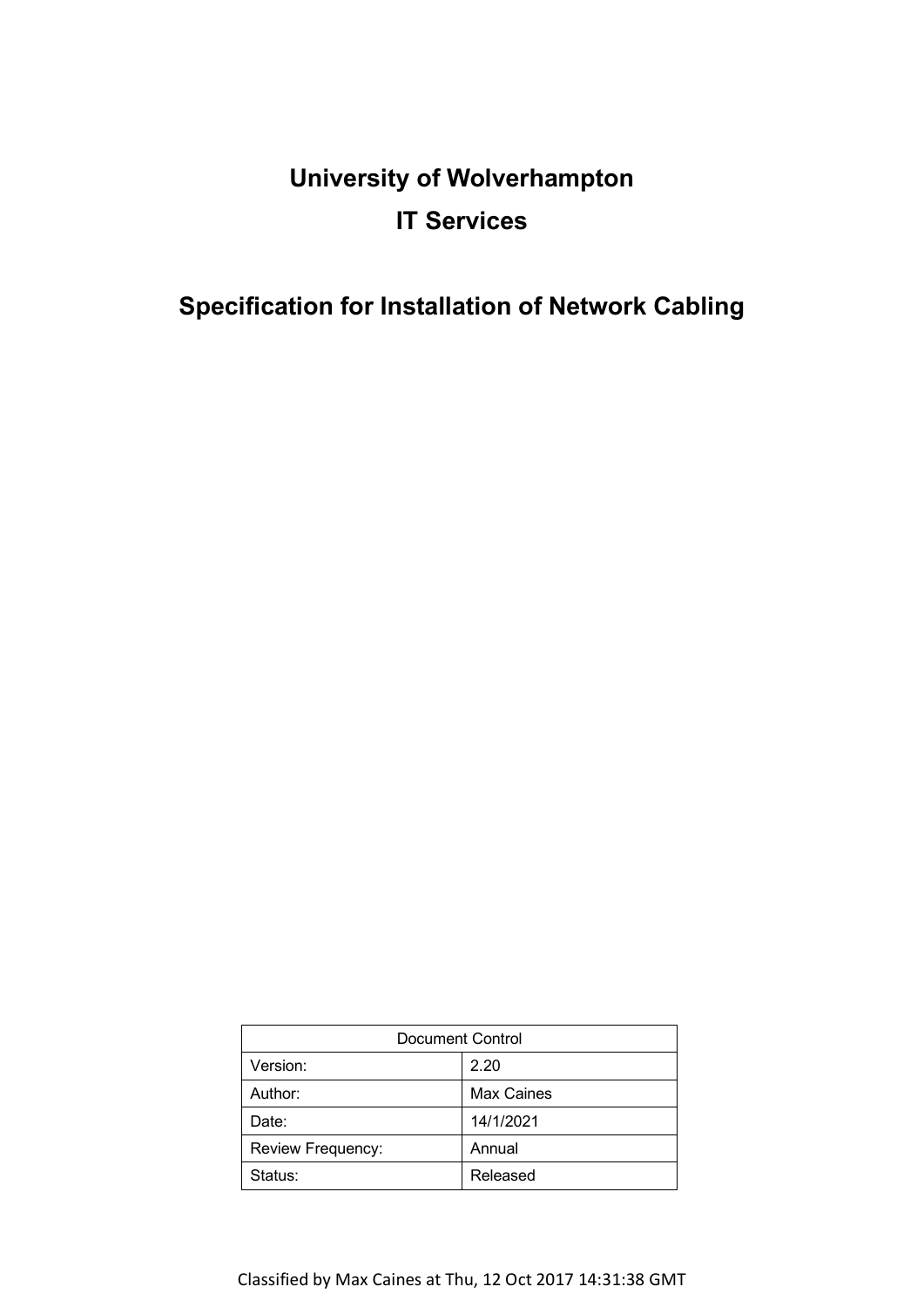This document gives the general requirements for network cable installation at the University. It should be read in conjunction with specific requirements for a particular project (e.g. size and type of cabinets, type and number of cores for fibre optic cabling).

In general, network cable installations must comply with the current version of BS 6701 unless otherwise agreed with the IT Services department.

All active equipment will be procured outside the scope of this specification.

#### **Copper cabling**

- 1. Unless otherwise specified, all cables and components must meet Cat6 standards (BS EN 50173-2 Class E). Where additional cabling is added to a rack in which Cat5E cabling is already installed, the University may prefer to continue using that standard. In cases where 10Gb/s connectivity is required, the University may mandate use of Cat6A or Cat6 F/UTP.
- 2. All cables must meet or exceed EN 13501-6: Dca for fire resistance and EN 13501-6: s2 for smoke production.
- 3. No cable may exceed 90m in length. Where cable consolidation units are used under suspended floors, this limit must apply to the entire run, from patch panel to final network outlet.
- 4. Cables which terminate inside a room must be contained in plastic conduit, and/or enclosed in dado trunking. If the number of cables terminating in a room exceeds the capacity of conduit, plastic trunking may be used.
- 5. Cables in corridors must be enclosed in dado trunking, or contained in steel or plastic trunking or conduit.
- 6. Cables in other locations (e.g. ceiling voids) must be supported on cable tray or basket, or contained in steel or plastic trunking.
- 7. No single run of containment must exceed 30 metres in length, or contain more than two 90-degree bends, to avoid problems when installing additional cabling.
- 8. Bundles of cables must not be aggregated using plastic or metal tie-wraps. Velcro is the only material to be used for this purpose.
- 9. Where UTP cables are run in the same containment as power cables, segregation distances must be maintained as specified in BS EN 50174-2:2009.
- 10. Where network outlets are mounted in dado trunking, the UTP cables must not pass through the mains compartment, as specified in BS EN 50174-2.
- 11. Cables must not be routed within 300mm of equipment that generates electrical noise, such as transformers and fluorescent lights.
- 12. Pairs must be in accordance with EIA/TIA568B.
- 13. If cables are terminated in an area where building construction or refurbishment works are in progress, the patch panels must be covered to prevent ingress of dust.
- 14. All UTP patch leads will be supplied by the University.

#### **Fibre optic cabling**

- 1. The University has OM1, OM2, OM3 and OS2 fibre already installed, but for new installations we use the following types, as defined in BS EN 50173-1 (unless otherwise specified):
	- a. OM3, for all new multimode links.
	- b. OS2, for all new singlemode links. We do not mandate use of loose-tube or blown fibre: the requirement is for use of fibre meeting specification B1.3 in EN 60793-2-50, i.e. having an optical window at 1383nm. OS1 fibre which meets this requirement will be acceptable.
- 2. Unless otherwise specified, the following requirements apply: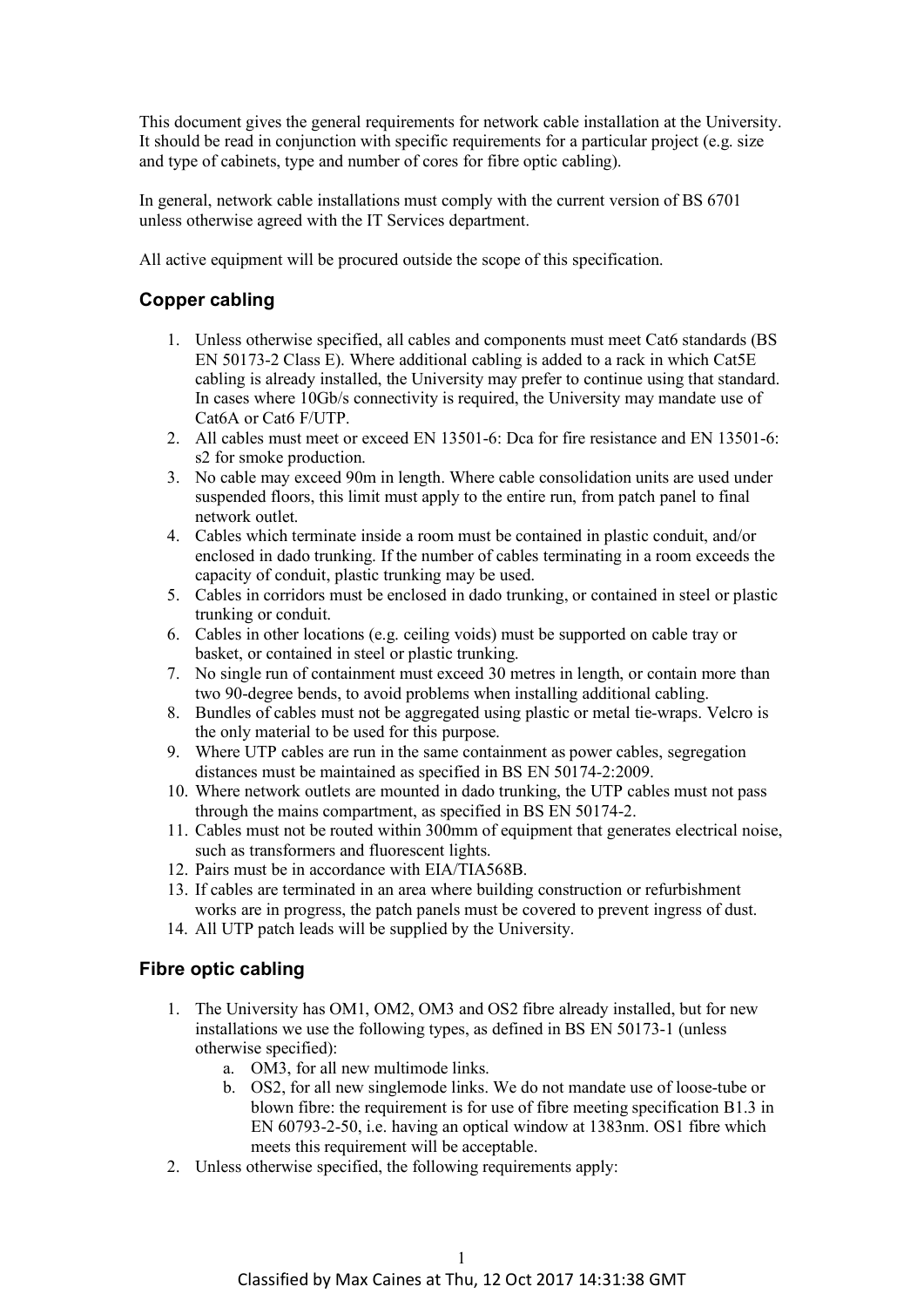- a. Links between buildings must consist of 24 cores singlemode as above.
- b. Links within buildings (i.e. between comms rooms) must consist of 12 cores multimode and 12 cores singlemode as above. These may be supplied as one or two physical cables.
- 3. If cables are installed in external ducts, the fibre must be steel-wire-armoured internal/external grade.
- 4. Fibres must be terminated using LC connectors into new 48-way panels with strain relief glands. Glands must fit tightly to the cables they protect. Connectors must be capped.
- 5. On each link, receive positions on the patch panel at one end must be connected to transmit positions on the panel at the other end, and vice versa.
- 6. Unused holes in patch panels must be fitted with grommets to exclude dust.
- 7. All fixings inside patch trays (e.g. splice packs) must be mechanical rather than selfadhesive, as adhesive tends to deteriorate over time.
- 8. Multimode cable may be terminated with pigtails or glued and polished connectors (including "hot-melt" systems). Singlemode cable must be terminated with pigtails. Crimp and polish systems are not acceptable due to their higher typical losses.
- 9. Where fibres are joined, the University has a preference for fusion rather than mechanical splices, because of their lower losses. This applies particularly to singlemode installations. Mechanical splicing may only be used if agreed in advance by the University.
- 10. Care must be taken to avoid contaminating the end surface of fibre connectors. These may be checked by the University as part of the acceptance procedure.
- 11. Waste resulting from fibre optic termination is hazardous and must be safely disposed of. The Fibre-Optic Industry Association's Technical Support Guide: FIA-TSD-2000- 5-3 may be used as a guide.
- 12. The patch panels at both ends of a link must be of the same type, and polarity of cores must be consistent between the two ends.
- 13. In corridors or rooms fibre cables must be enclosed in trunking. In voids it must be supported on cable basket, fastened to walls or traywork, or enclosed in trunking.
- 14. Where cables are left unterminated in an area where building construction work is in progress, the ends of the cables must be sealed to prevent ingress of moisture, and the cables secured to walls rather than left on floors to prevent damage.
- 15. Where a fibre cable enters a building, at least 2 metres of slack must be left as a coil in a suitable location near the entry point, to permit later repairs to the cable.
- 16. All fibre patch leads will be supplied by the University.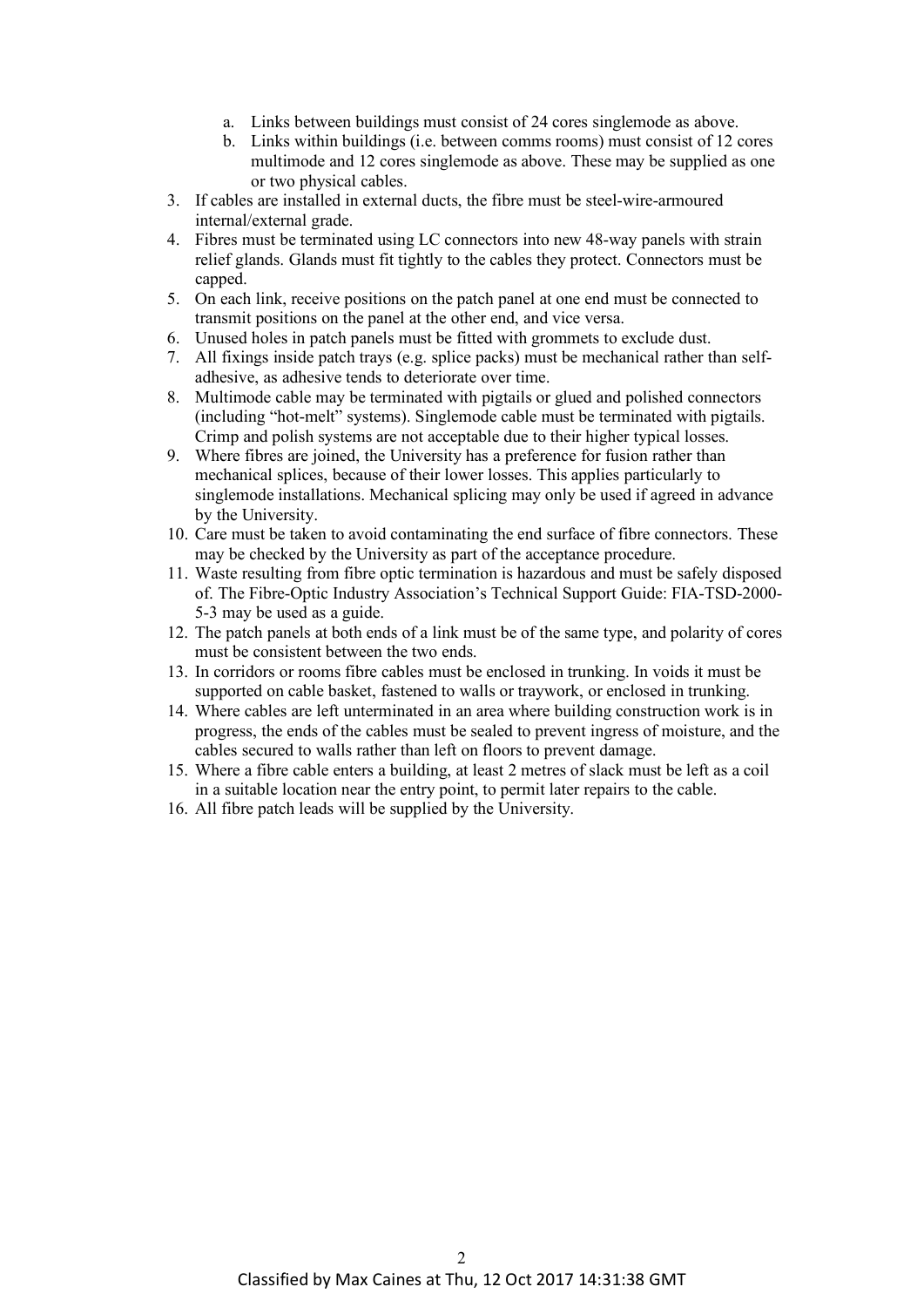### **All cabling**

- 1. Cables must be made of LSZH material with flame-retardant sheath, complying with BS6701 A1: 2017 to a minimum Cca S1a, a1, d1.
- 2. All cables must consist of an unbroken run between the two points to be connected. No jointing of cables is permitted.
- 3. Installation practice must comply with the current version of BS EN 50174 series standards. In particular, attention should be paid to the following:
	- a. Observing minimum cable bend radii.
	- b. Not exceeding maximum pulling force for any cable.
	- c. Not crushing any cable, particularly at bends in containment.
	- d. On copper cables, not stripping more cable sheath or untwisting more of the cores than permitted.
	- e. Using the correct tools as recommended by the cable manufacturer.
- 4. In general, two-compartment dado trunking is to be used unless the electrical installation requires the capacity of three-compartment.
- 5. New containment must not be filled to more than 60% of its maximum capacity.
- 6. All containment must be attached using screws and plugs. Self-adhesive fixing is not acceptable.
- 7. All joints in containment must be made using manufactured fittings. Unprotected butt or mitre joints are not acceptable.
- 8. Where cables or containment pass through floors or walls, holes must be sealed with a fire-resistant material in accordance with the most recent edition of BS7671 cabling regulations.
- 9. All spare/waste materials are to be removed from the site by the installer, leaving the installation area in a clean state. In particular, this includes brick/plaster dust and swarf from drilled holes, cable reels and cut tails from nylon cable ties.

#### **Cabinets**

Cabinet requirements depend greatly on the nature of the room in which they are to be housed. For example, installations in existing buildings may require the use of wall-mounted cabinets (see below), and those in large air-conditioned rooms may more appropriately employ four-post open-frame racks. The specification for a particular installation may replace any part of this section, but general principles of accessibility and safety apply in all cases.

- 1. Our preferred cabinet is the Excel ER800 series. Unless otherwise specified, cabinets are to meet these requirements:
	- Between 42U and 47U in height, 800mm wide x 800mm deep.
	- Front door to be mesh type with lock.
	- Rear door to be wardrobe type mesh with lock.
	- Levelling feet to be installed.
	- The minimum clearance between the front rails and the door to be 125mm, to ensure that the door can be closed once panels have been patched.
	- If more than one cabinet is required in one comms room, cabinets are to be bayed together.
	- Vertical cable management should be provided at each side of the cabinet.
- 2. Each cabinet requires at least 800mm of free space in front and 500mm behind, to permit access to contained equipment. Each cabinet or group of bayed cabinets also requires at least 500mm of free space to either side.
- 3. **If the building is for the sole use of University staff and students**, then terminations should be as follows:
	- Fibre patch panels to be at the top of the cabinet.
	- 2U of clear space to be left below the bottom fibre panel.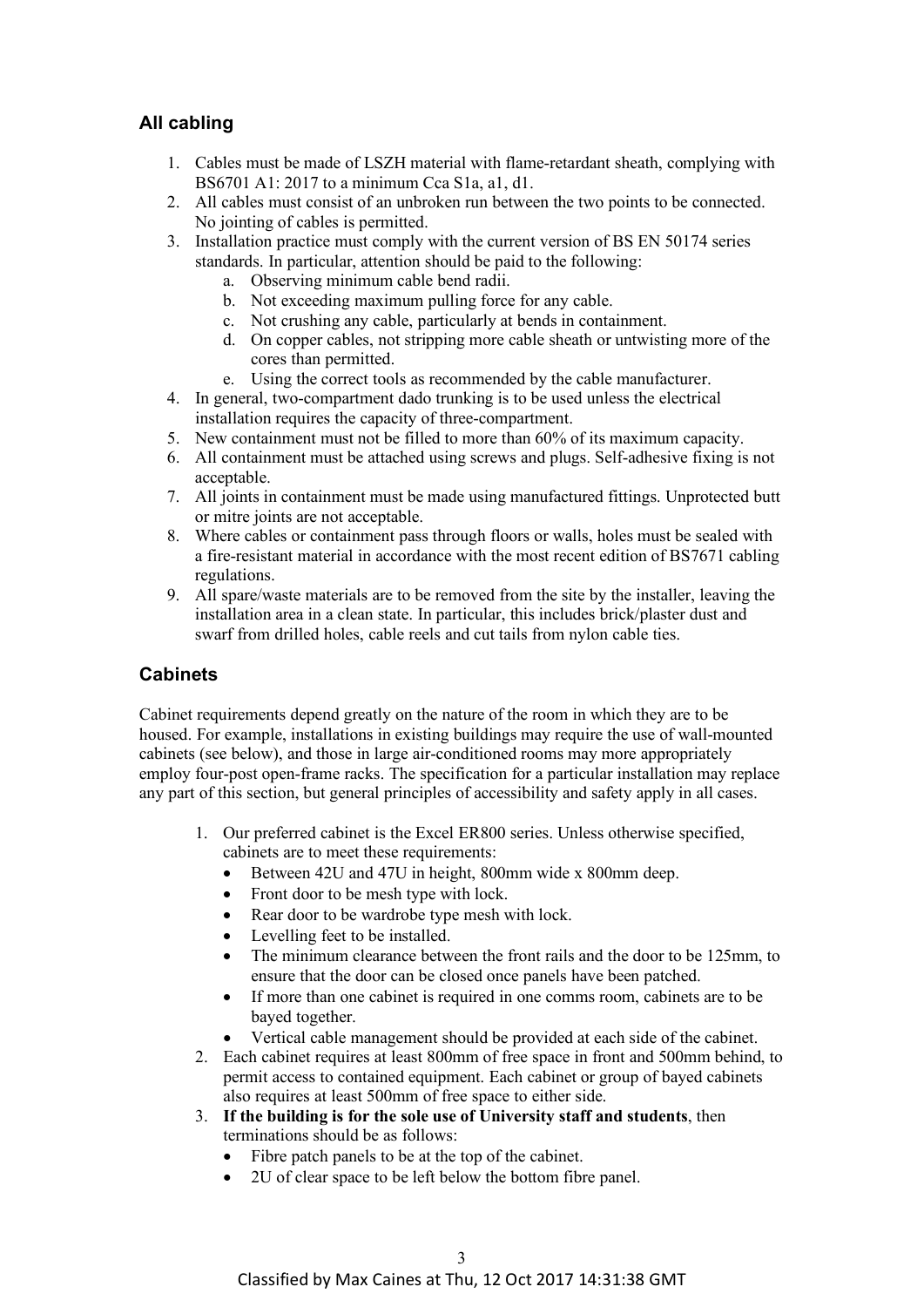- Thereafter 1 x 48-way or 2 x 24-way UTP patch panels, followed by 1U cable management strip (fixed ring type), then 1U free space for active equipment. Repeat this layout down the cabinet.
- At least 10U of free space is to be left at the bottom of each cabinet.
- Vertical cable bundles inside cabinets must be routed in such a way that they do not obstruct later installation of active equipment, which may be up to 600mm deep.
- 4. **If the building will have non-University tenants**, then terminations should be as follows:
	- UTP and fibre terminations to be in separate cabinets from active equipment.
	- All fibre patch panels to be in one cabinet, at the top.
	- Cabinets housing patch panels are to alternate with those intended for active equipment.
	- In the racks for patch panels, 1U horizontal management strips (fixed-ring) type) should alternate with 1U UTP panels.
	- In the racks for active equipment, 1U horizontal management strips (fixedring type) should alternate with 1U equipment slots.
	- At least 10U free space is to be left at the bottom of each cabinet provided to house UTP terminations.
- 5. If the room has a suspended floor, then cable entry should be from beneath the cabinet. If not, then unless otherwise specified, cable entry should be from above at the rear of the cabinet.
- 6. **If the room housing the cabinet has power supplied by a UPS**, then each cabinet which will house active equipment will require one 10-way vertical threepin power strip mounted at the back of the cabinet.
- 7. **If the room housing the cabinet does not have UPS power protection**, then one 32A Commando socket is to be located adjacent to each cabinet or bayed group of cabinets, for connection to a UPS which will be supplied by the University and free issued for installation by the data installer..
- 8. We do not require cleaners sockets in comms rooms.

#### **Wall-mounted cabinets**

If a wall-mounted cabinet is essential, the width and depth should both be 600mm. The height should be calculated as 4U for every 48 UTP ports, plus 5U spare, with a minimum height of 12U. A power strip should be fitted to the rear rails at the bottom of the cabinet. Any fibre panel should be installed at the top of the cabinet.

#### **Earthing**

All cabinets and metallic containment elements must be earthed in compliance with the current version of BS EN 50310. Each room dedicated to housing cabinets must have an earth bonding point for this purpose, connected to the Telecommunications Bonding Backbone in the building's main communications room.

#### **Wireless**

The University now provides wireless coverage as standard. Any room which is to be used for office, teaching, meeting or social space should have at least one outlet to which a wireless access point could be connected. Outlets for wireless access points should be 2.5 to 3.5 metres above floor level.

The University uses Cisco access points which are designed for horizontal mounting, either on a suspended ceiling grid or directly to a solid ceiling. If that is not suitable, perhaps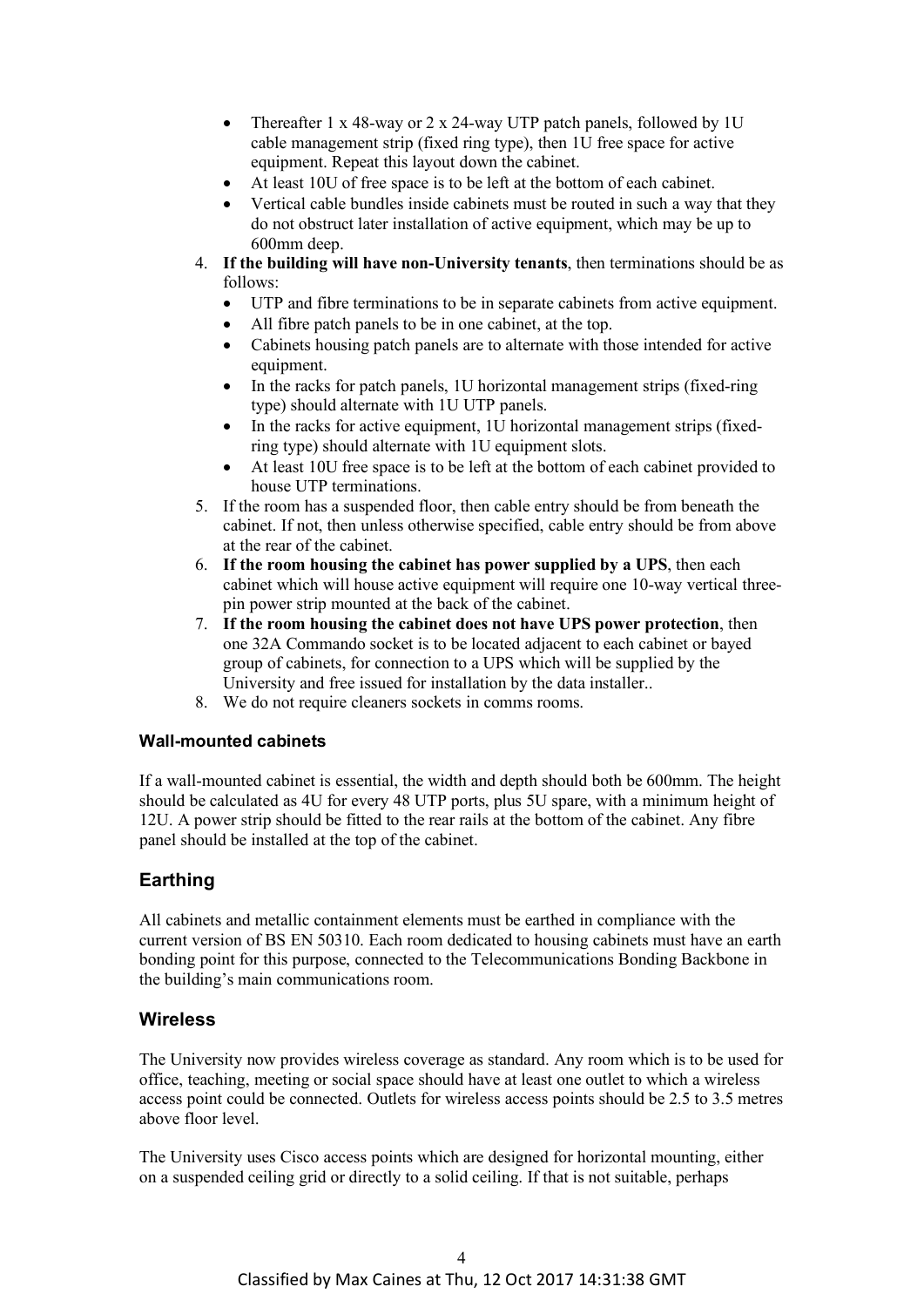because of obstructions on the ceiling or excessive height, we can supply wall mounting brackets.

The access points do not require a mains supply.

To minimise exposure of its own staff to hazardous working conditions (i.e. working at height) all access points must be installed by the data installer. The access points, mounting brackets and UTP patch leads will be sourced by the University and free issued to the installer, who must give the University's representative five working days' notice of readiness to begin installation. The University is happy to explain the mounting procedure to the installer's staff.

Access points must not be connected until their outlets have been successfully tested.

#### **Labelling**

**If there is an existing labelling convention in this building**, the labelling format should agree with it. If there is any uncertainty about the format to be used, it must be discussed with the IT Services department before the installation starts. Other requirements below, not related to the content or format of the labels, apply in all cases.

**If there is no existing labelling convention in this building**, each UTP outlet must be labelled using the format "cabinet/panel/outlet", where "cabinet" identifies the cabinet holding the UTP patch panel that the outlet is terminated on (from 1 upwards, allowing for any existing cabinets in the same building, and assigned by the installer), "panel" is the number of the patch panel (1 for the top panel in a cabinet, 2 for the next and so on), and "outlet" is from 1 to 24 (or 48) as shown on the patch panel. Each cabinet must have a label giving its cabinet identifier at the top, and each panel must have a label at the left-hand end identifying the panel number within that cabinet.

If underfloor cable consolidation units are used, then labels must be affixed both to the socket on the consolidation unit and to the final outlet provided for the end user.

Each fibre cable must be labelled with the University standard building identifier and cabinet number (as above) of the cabinet containing the other end, and the type and number of fibres. The labelling on each fibre patch panel must identify the core numbers within each cable.

#### **Testing: general**

The University must be invited to witness the testing of all cabling, and will generally choose about 10% of links to witness. Five working days notice must be given of the start of testing.

#### **Testing: copper cabling**

All permanent links must be compliance tested in accordance with IEC 61935-1 to ensure that they meet the performance requirements for the cable type installed (i.e. BS EN 50173-2 Class E Permanent Link in the case of Cat6, Class D for Cat5E). All pairs must be tested. The test equipment must be warranted by the manufacturer for level 3 UTP certification. Fluke DTX and DSP series are suitable examples. The tester must be maintained as recommended by the manufacturer. Test leads and connectors must be checked regularly for wear.

All outlets must have their permanent labels at both ends before testing is started. If labelling is changed after testing is done, the links affected must be re-tested.